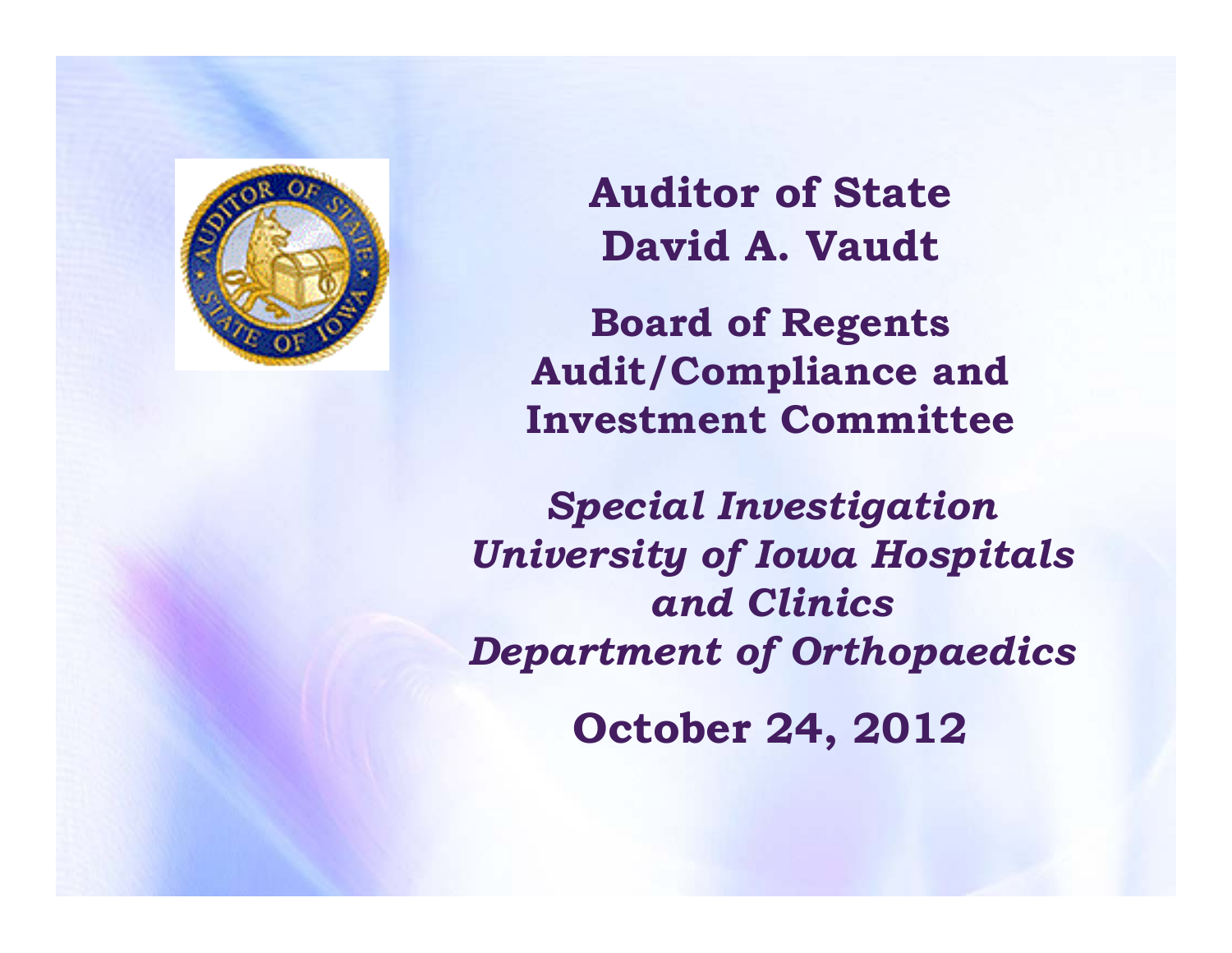*Catalyst for* – tip from employee (IT equipment missing)

*Investigation initiated by* – University's Department of Public Safety and the Regents' Office of Internal Audit

*Our investigation requested* – by University after initial investigation confirmed fraud had occurred

*Individual involved* – Jennifer Whitmore-Meier, IT Support Consultant

*Period covered* – December 1, 2002 through January 31, 2012 (approximately 9 years)

David A. Vaudt, Auditor of State, October 24, 2012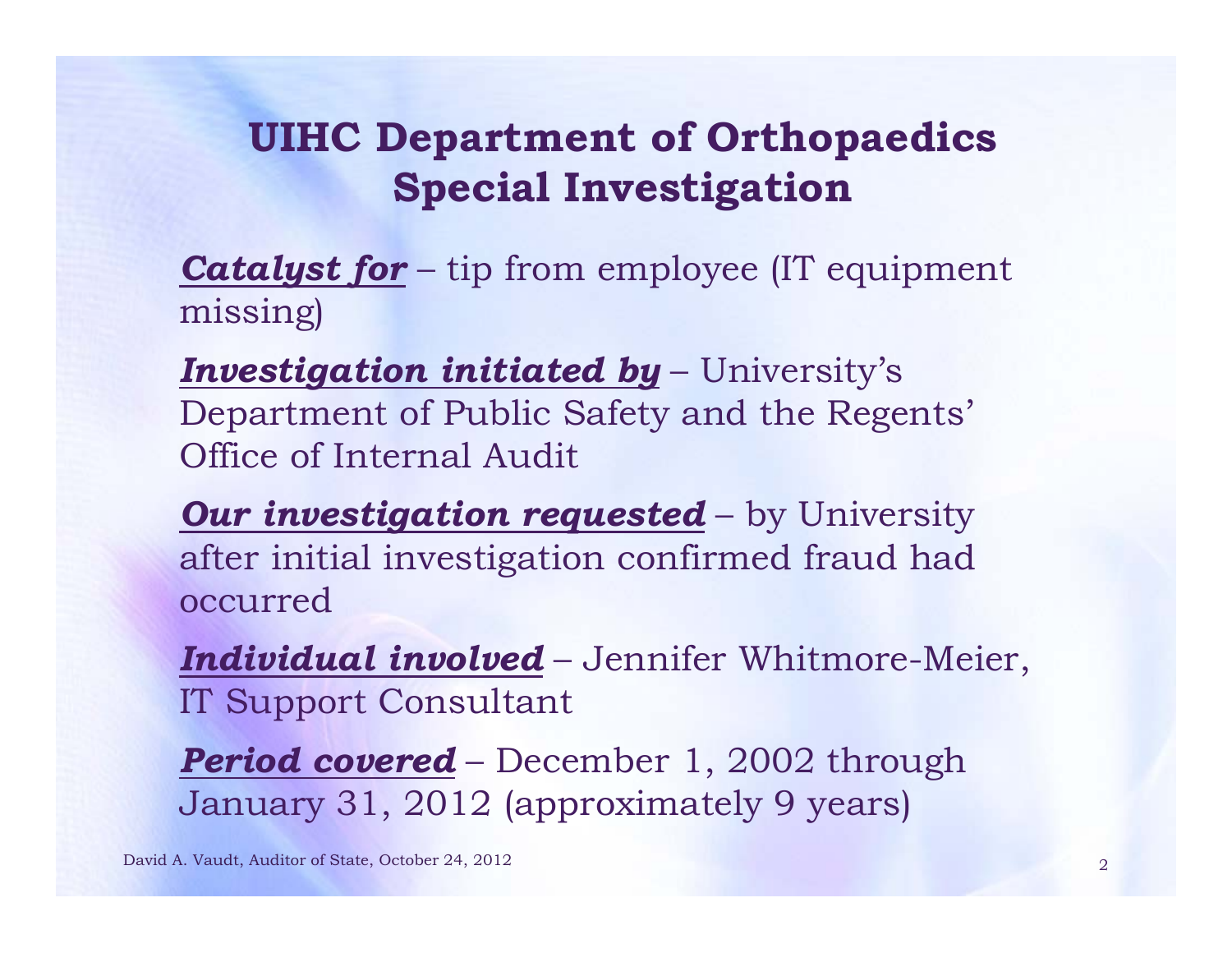While our special investigation centered on the purchase and sale of Department IT equipment, *many other areas of improper activity were found*:

- **PCard used for shipping IT equipment sold** on eBay
- **PCard used for other items sold on eBay and** personal items
- **Improper travel reimbursements**
- **Improper internet reimbursements**
- **Improper cell phone reimbursements**
- Undeposited collections rebates and refunds ■ Unrecorded vacation time

David A. Vaudt, Auditor of State, October 24, 2012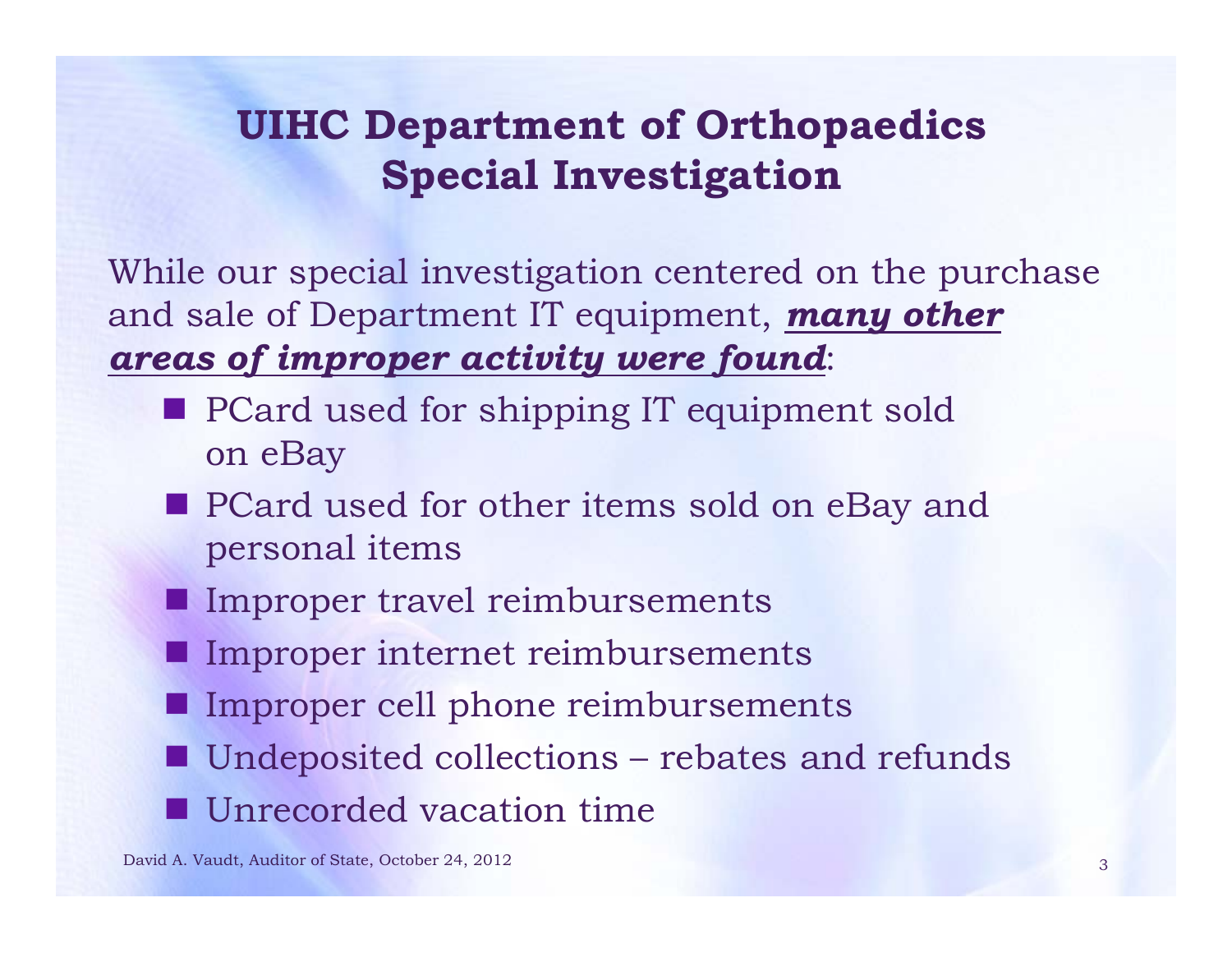### Summary of *improper costs and undeposited collections*:

Items sold on eBay and shipping costs \$203,592 Improper PCard purchases 44,070 Improper travel reimbursements 15,174 Improper internet and cell phone reimbursements 3,465 Undeposited collections 2,046 Unrecorded vacation time  $2,501$ Sales tax improperly paid 1,311 \$272,159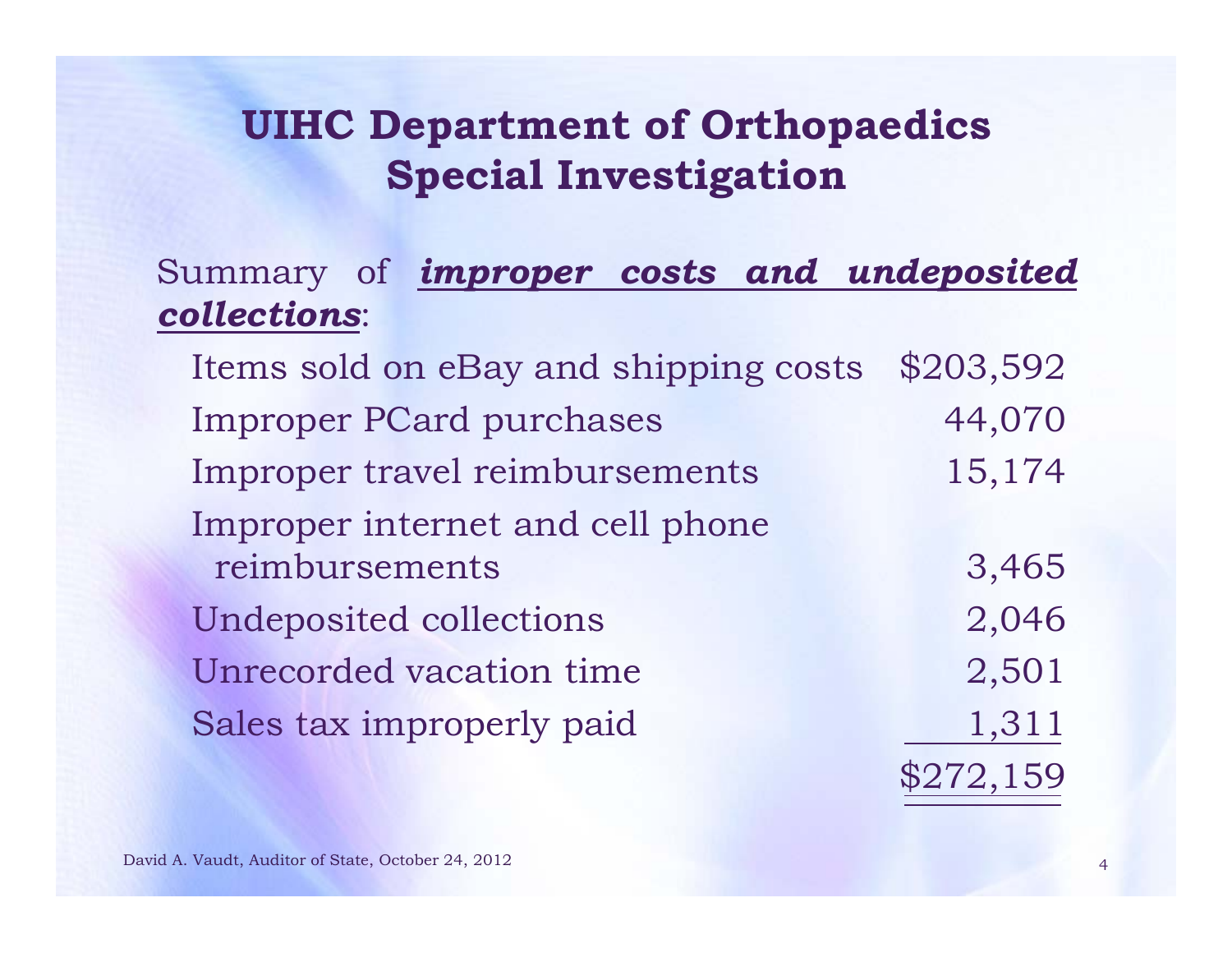We also found *unnecessary costs*: Travel expenses to medical conferences \$20,668 "Exceptional performance" bonuses 20,564 Internet and cell phone reimbursements 9,094 \$50,326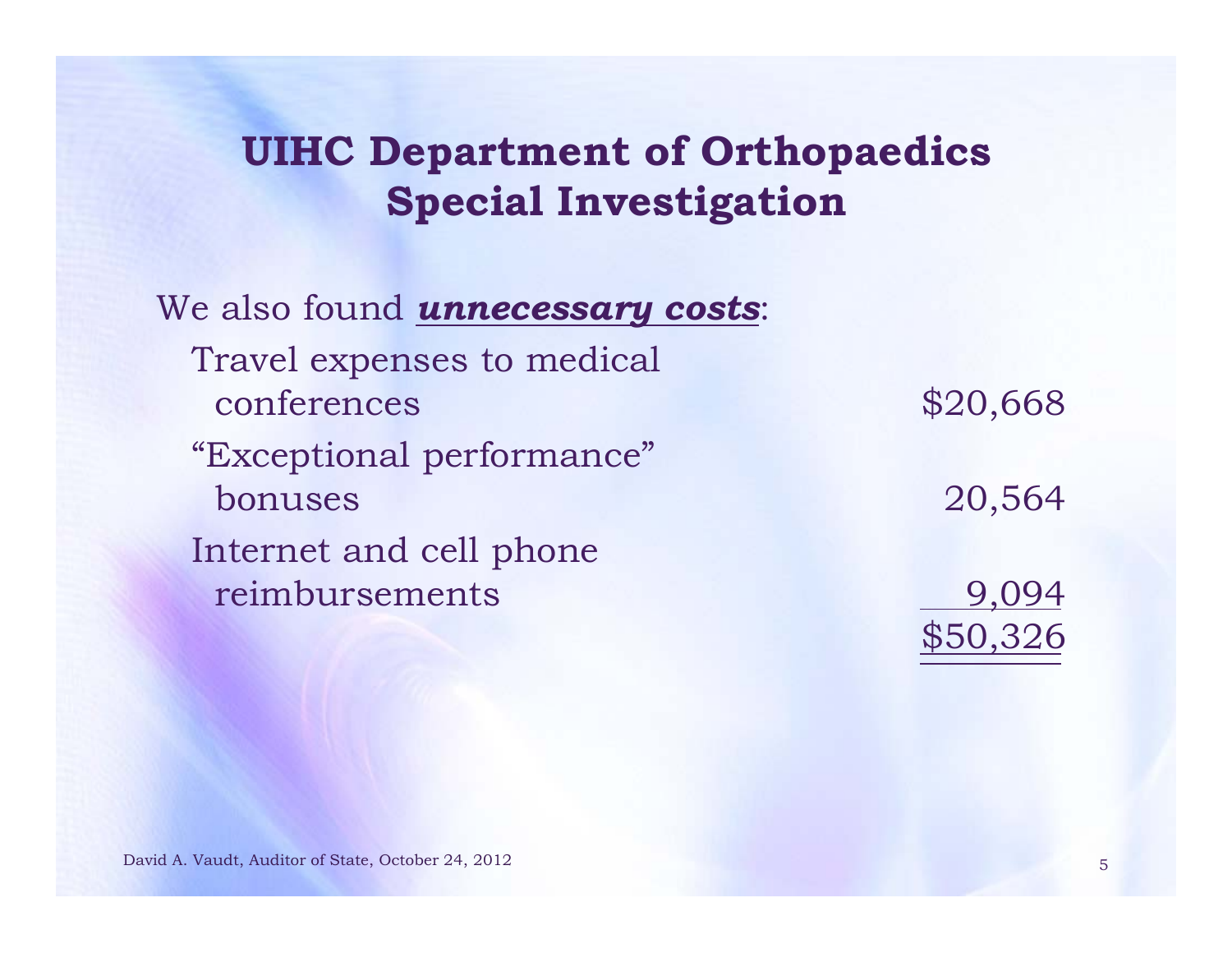The *volume* of improper transactions was *very significant*:

|                       | Amount        | <b>Average</b> |
|-----------------------|---------------|----------------|
| IT equipment bought   | 852 items     | /month         |
| and sold              | \$203,592     | \$1,885/month  |
| <b>Improper PCard</b> | 192 purchases | 2/month        |
| purchases             | 44,070        | \$408/month    |
| Improper travel       |               |                |
| reimbursements        | 14 trips      | \$1,084/trip   |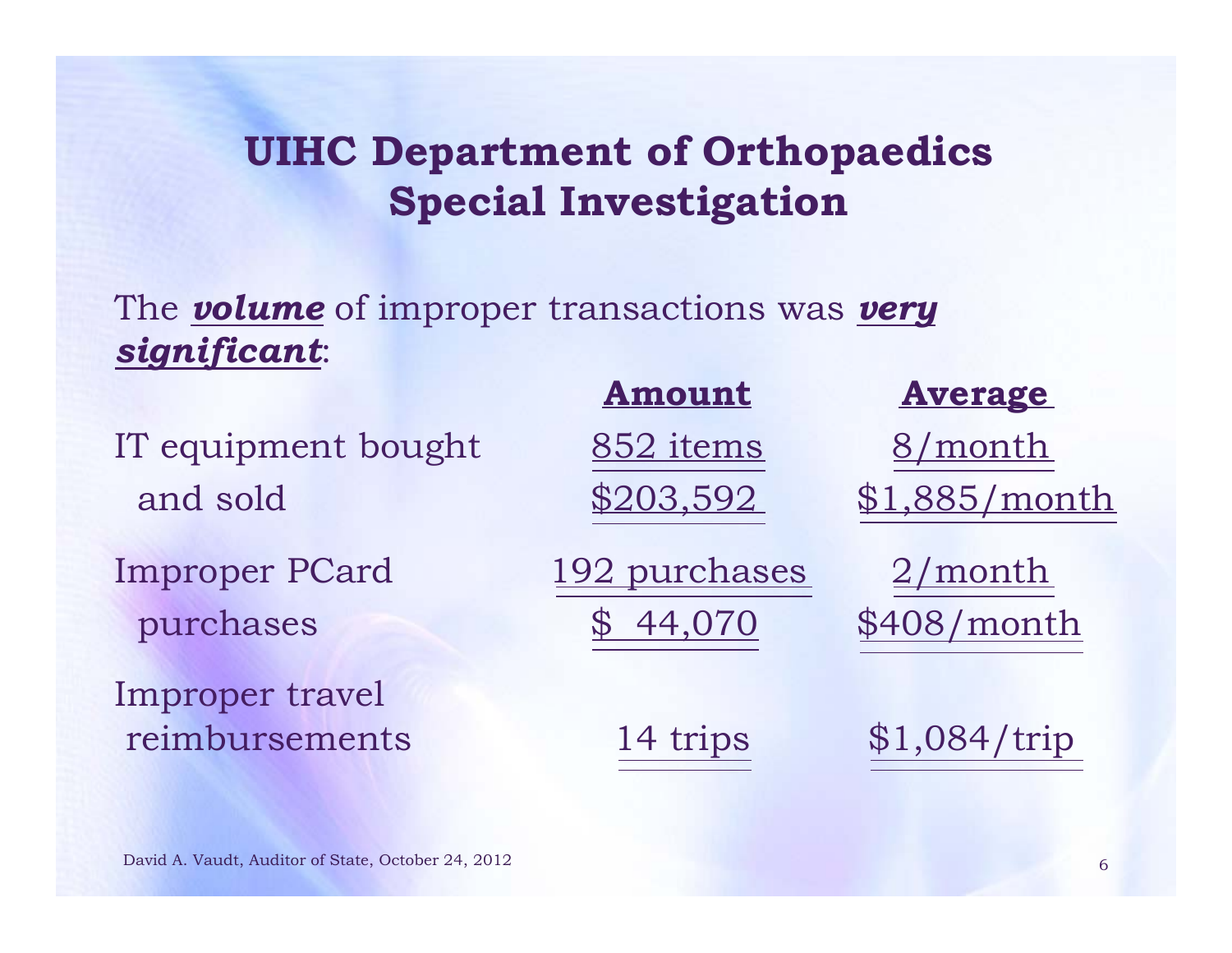#### *Red flags without disciplinary actions*:

| <b>July 2006</b>   | \$1,893 of Best Buy reward program<br>dollars accumulated for personal<br>benefit                                                                 |
|--------------------|---------------------------------------------------------------------------------------------------------------------------------------------------|
| <b>August 2006</b> | \$840 of personal expenses submitted<br>in travel expense reimbursement                                                                           |
| September 2011     | Training conference deception—<br>trainers did not show up on time<br>for conference in California, so had<br>to stay over for delayed conference |
|                    | November 2011 missing equipment concern brought to                                                                                                |

University's Department of Public Safety and the Regents' Office of Internal Audit who did initial investigation.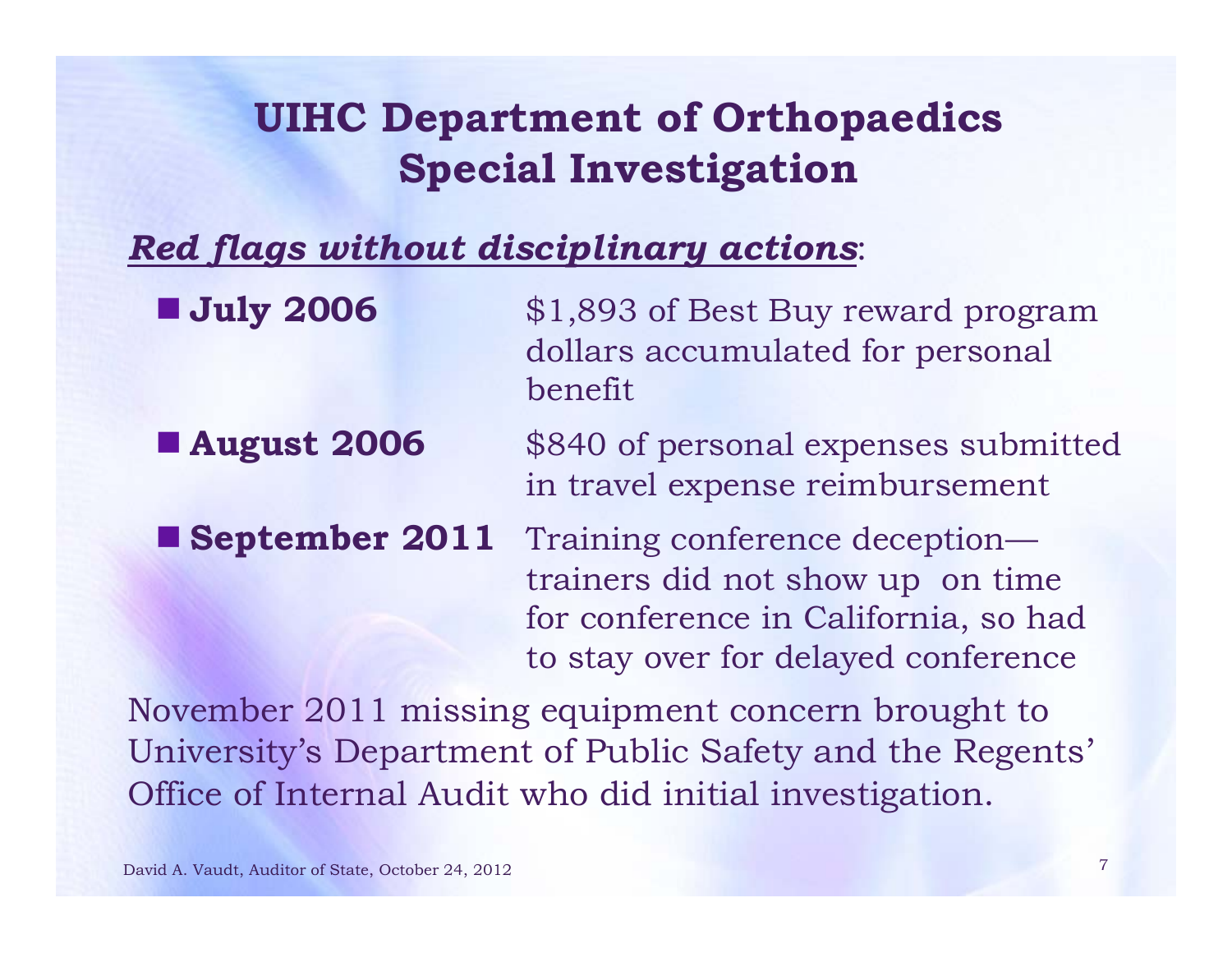#### *Recommendations***:**

- **Segregation of duties**
- Centralized purchasing
- Purchasing internal controls
- Lack of inventory records and internal controls
- PCard internal controls
- **Travel costs**
- **Meal reimbursements**
- $\Box$ Unrecorded vacations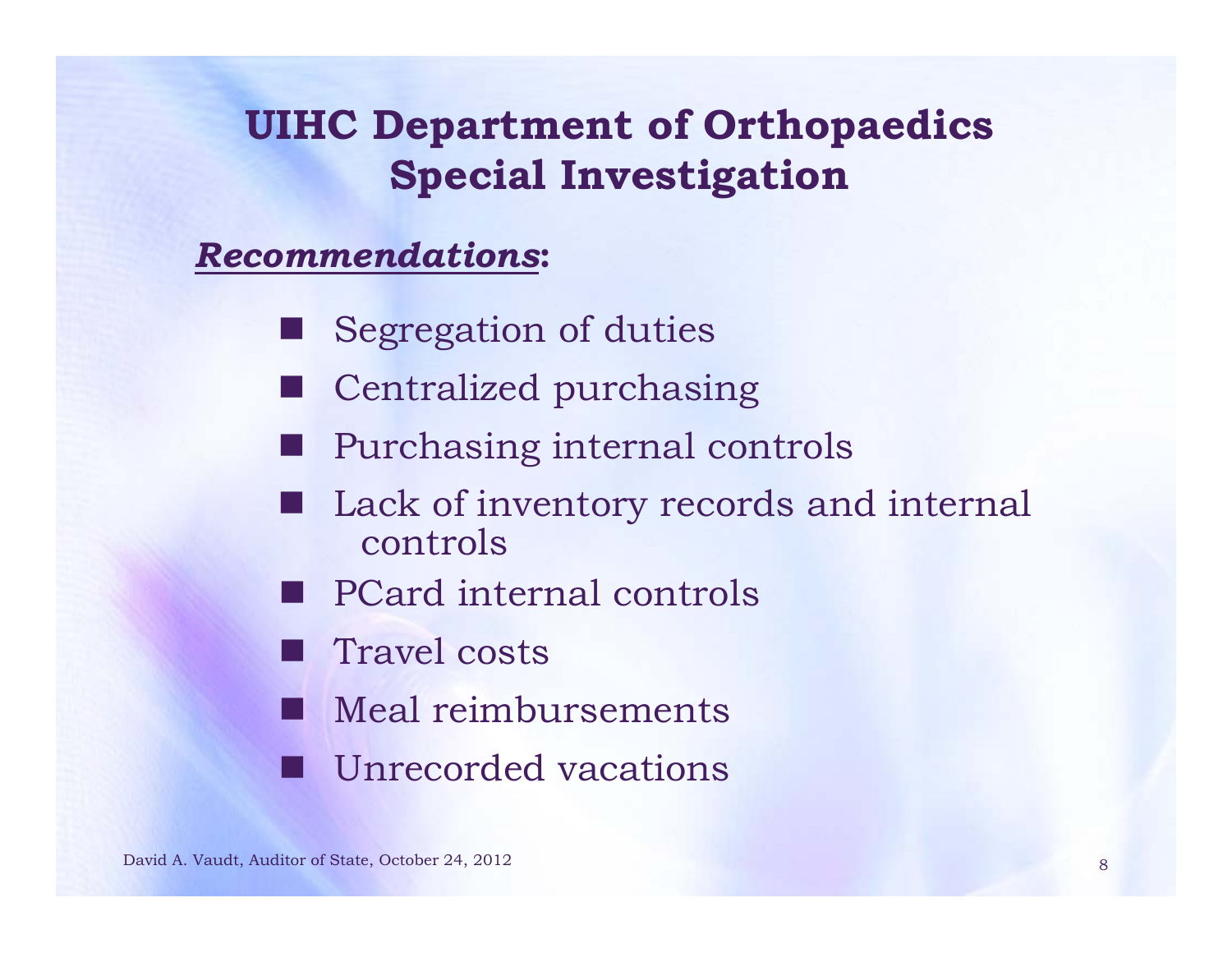#### *Recommendations (continued)***:**

- Internet reimbursements
- Cell phone allowance
- H Rewards programs
- Supporting documentation
- Use of PCards
- Computer Security
- Maintenance of E-mail accounts
- Fiscal responsibility
- Bonuses